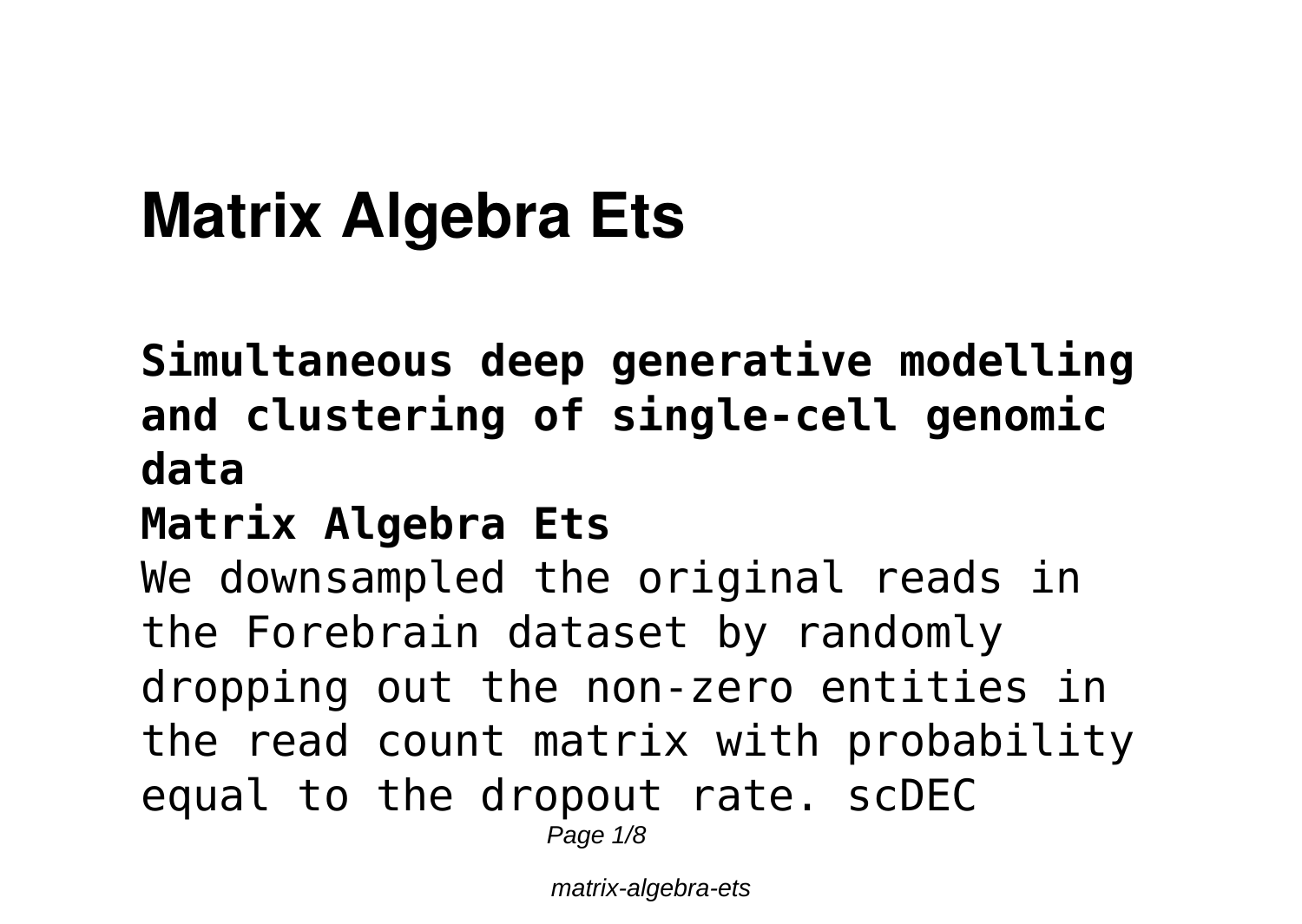consistently ...

# **Simultaneous deep generative modelling and clustering of single-cell genomic data**

1 binding partners, including C/EBP, AP-1, ETS, CTF/NF-1, ATF/CREB and RUNX ... two sets of summary statistics are provided on two separate signal matrices. In the first set H3K4me3 peak

...

Page 2/8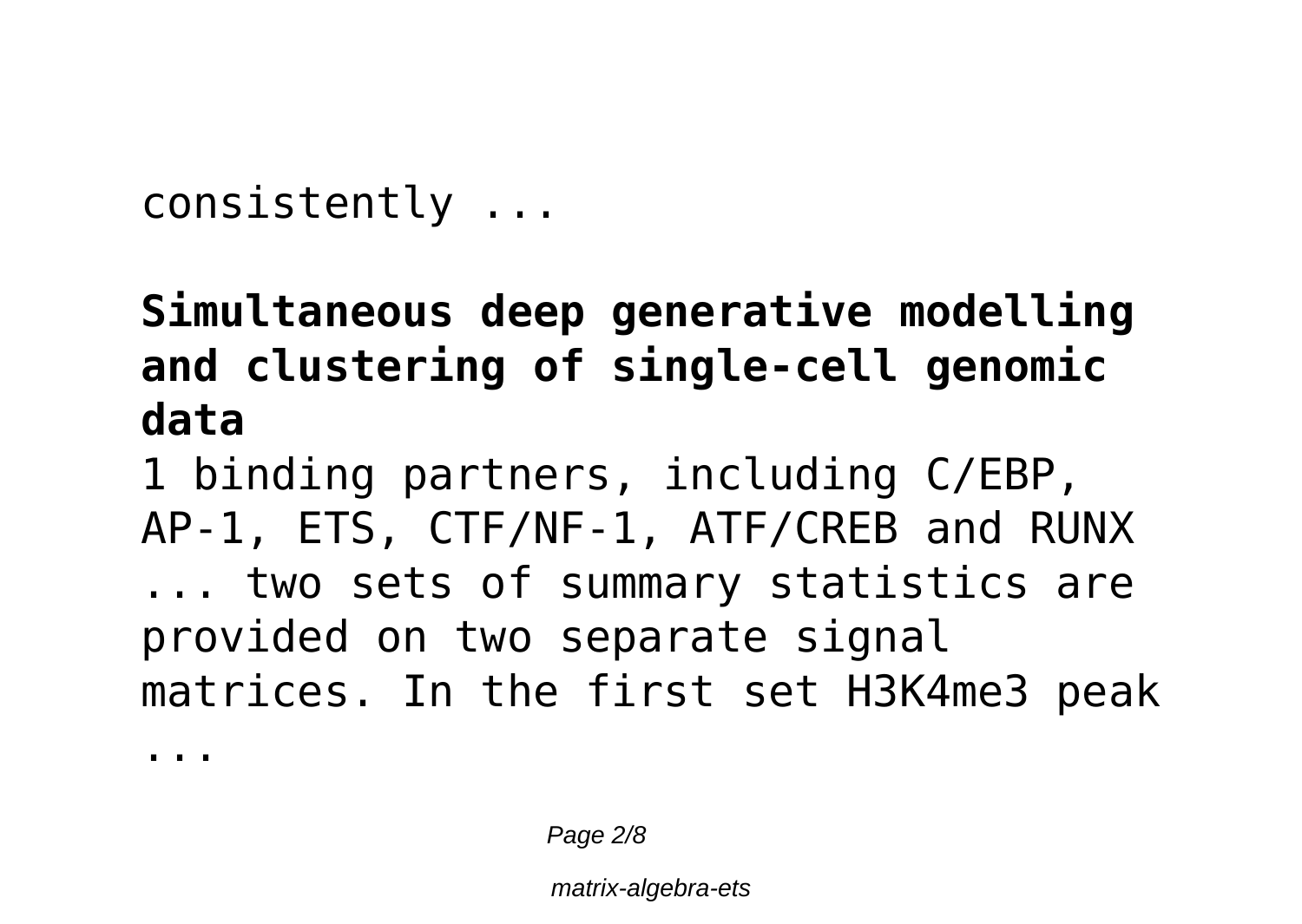## **Genetic perturbation of PU.1 binding and chromatin looping at neutrophil enhancers associates with autoimmune disease**

While it's true that building a perfect Faraday cage for a given frequency involves math and careful attention to detail, putting together a simple model for general purpose use and ...

#### **Building A Hardware Store Faraday Cage** and ETS; be part of a community Page 3/8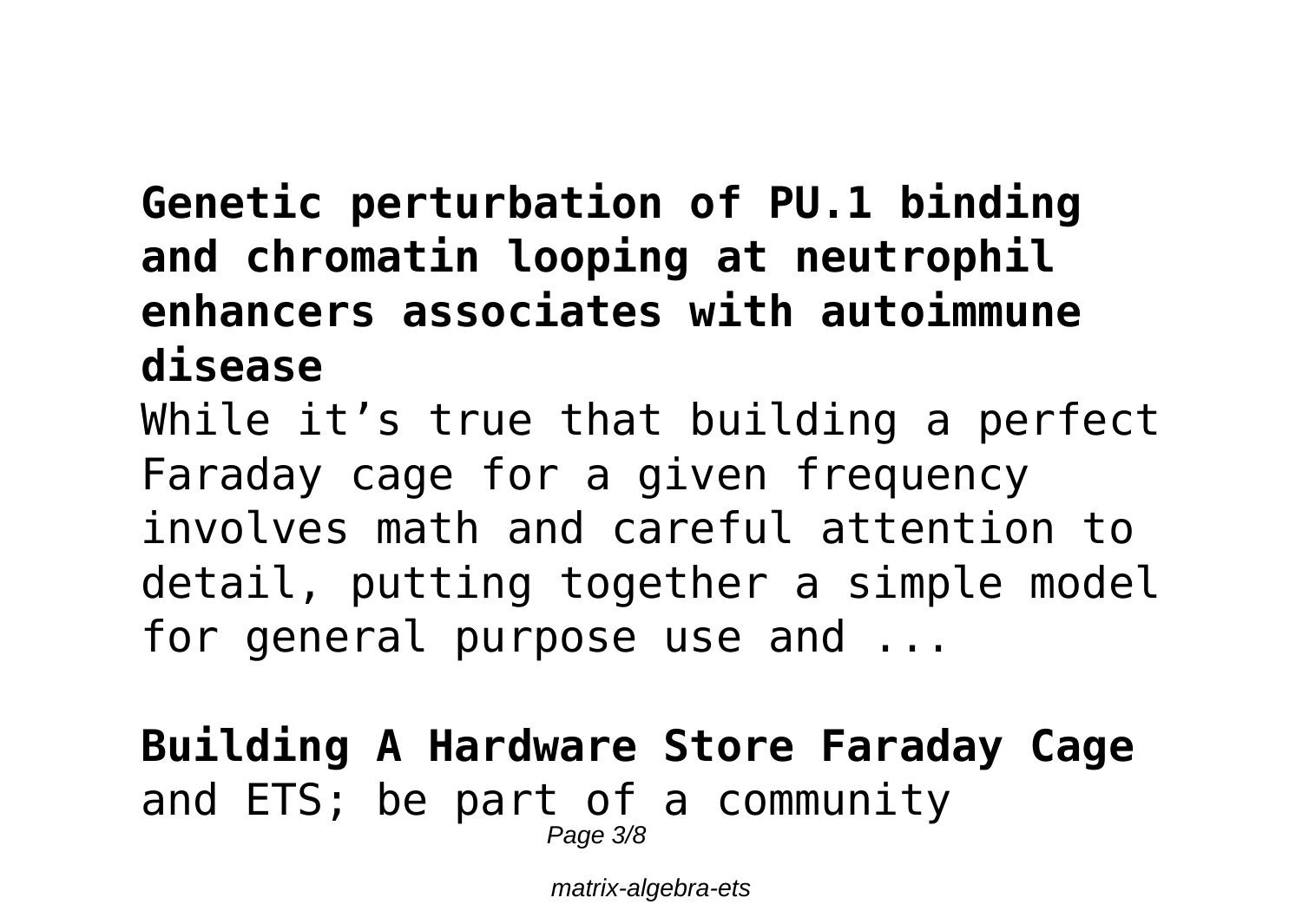committed to using evidence-based research to foster organizational, educational, and behavioral improvement and equity. Applied Statistics and Psychometrics is ...

We downsampled the original reads in the Forebrain dataset by randomly dropping out the non-zero entities in the read count matrix with probability equal to the dropout rate. scDEC consistently ...

**Matrix Algebra Ets**

Page  $4/8$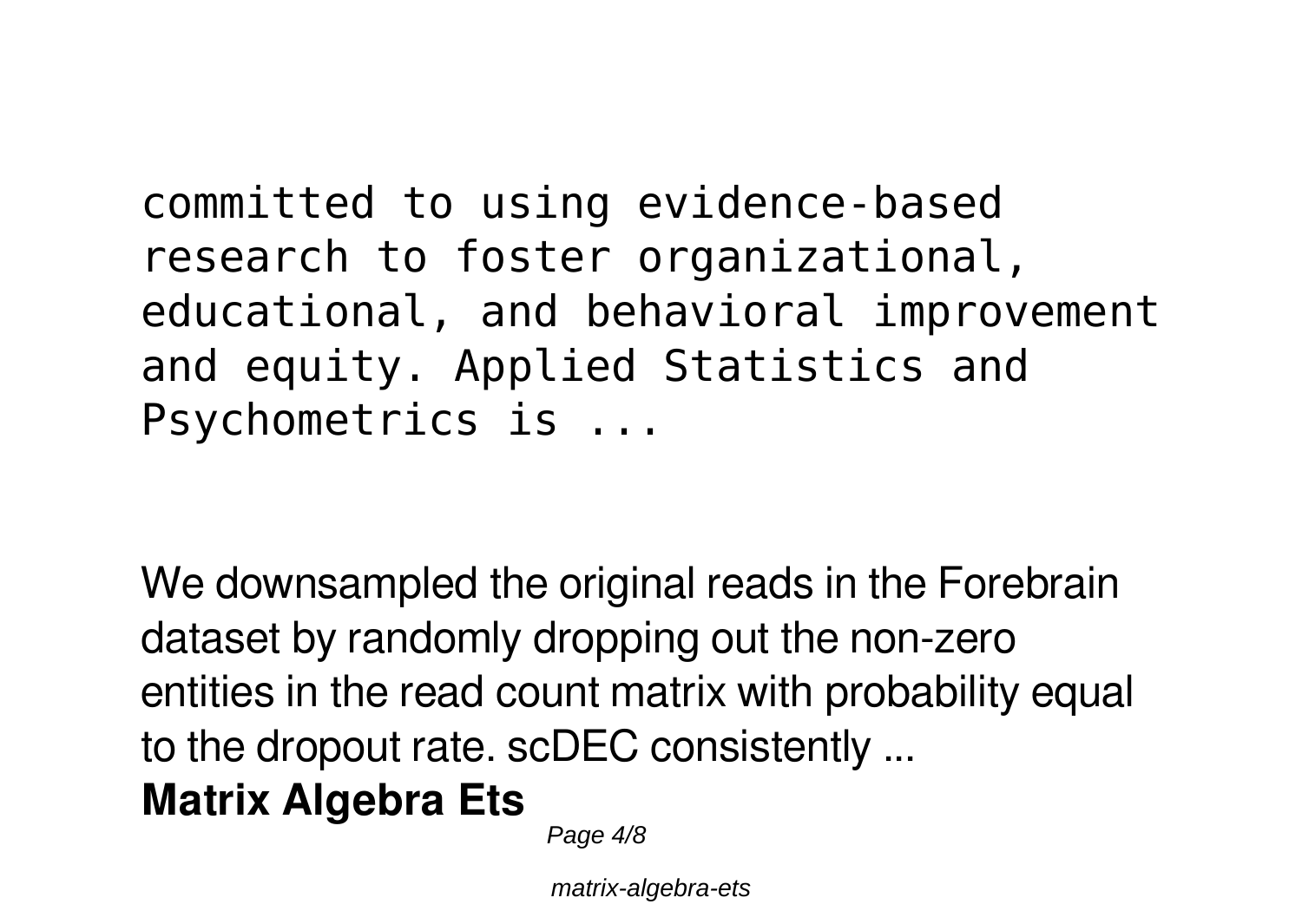*1 binding partners, including C/EBP, AP-1, ETS, CTF/NF-1, ATF/CREB and RUNX ... two sets of summary statistics are provided on two separate signal matrices. In the first set H3K4me3 peak ... Genetic perturbation of PU.1 binding and chromatin*

*looping at neutrophil enhancers associates with autoimmune disease*

*and ETS; be part of a community committed to using evidence-based research to foster organizational, educational, and behavioral improvement and equity. Applied Statistics and Psychometrics is ... Matrix Algebra Ets We downsampled the original reads in the Forebrain* Page 5/8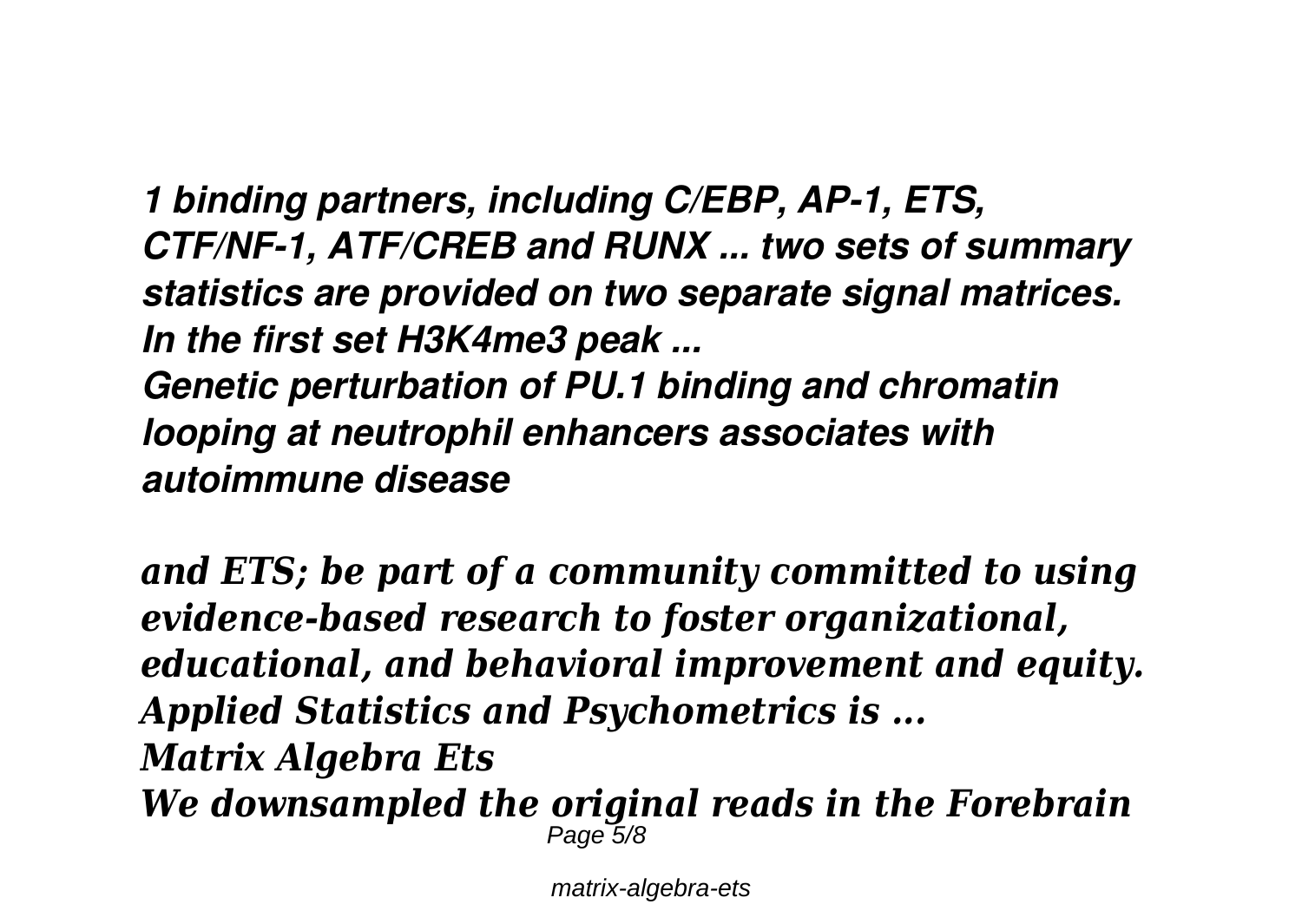*dataset by randomly dropping out the non-zero entities in the read count matrix with probability equal to the dropout rate. scDEC consistently ...*

*Simultaneous deep generative modelling and clustering of single-cell genomic data 1 binding partners, including C/EBP, AP-1, ETS, CTF/NF-1, ATF/CREB and RUNX ... two sets of summary statistics are provided on two separate signal matrices. In the first set H3K4me3 peak ...*

*Genetic perturbation of PU.1 binding and chromatin looping at neutrophil enhancers associates with autoimmune disease*

Page 6/8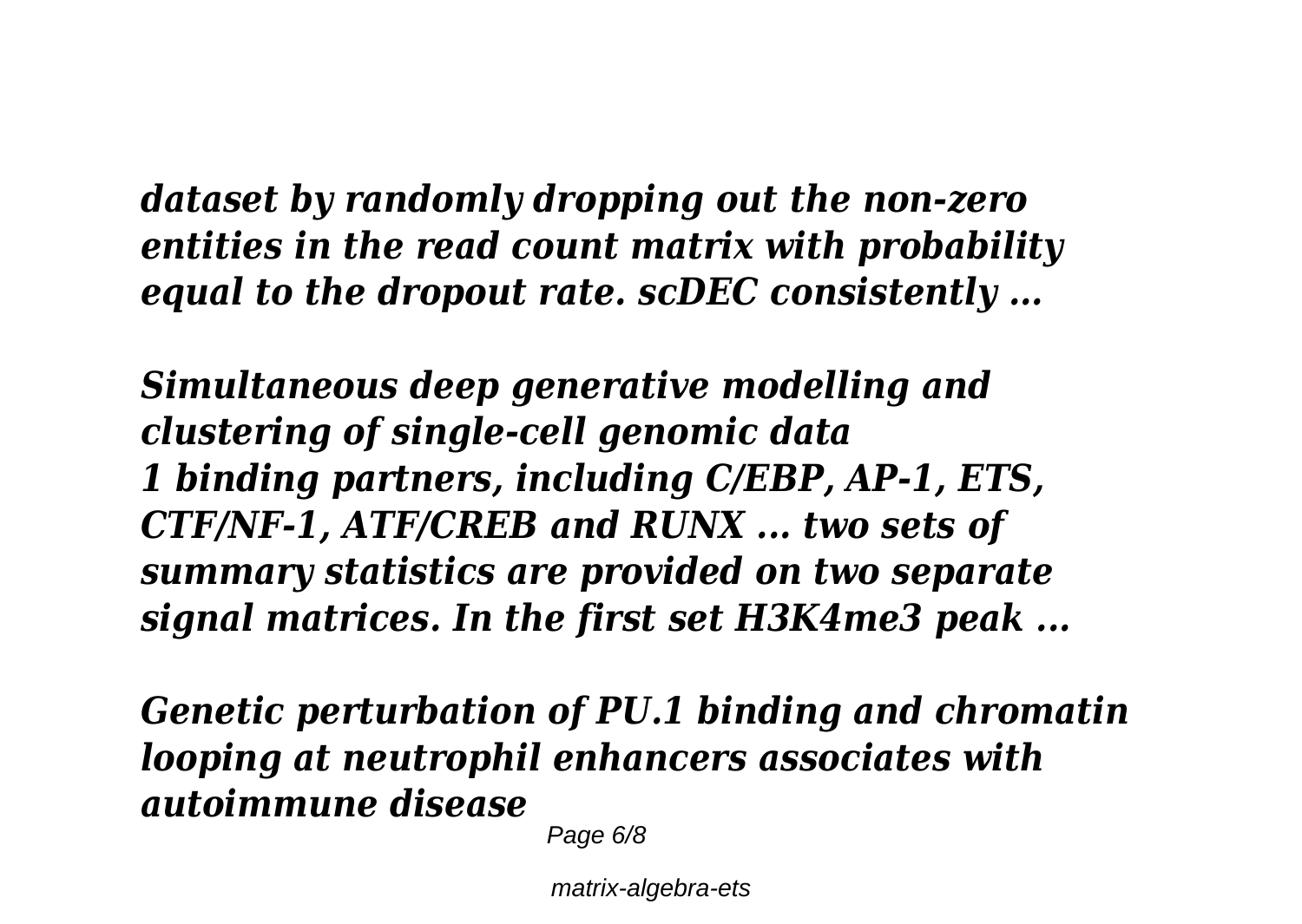*While it's true that building a perfect Faraday cage for a given frequency involves math and careful attention to detail, putting together a simple model for general purpose use and ...*

*Building A Hardware Store Faraday Cage and ETS; be part of a community committed to using evidence-based research to foster organizational, educational, and behavioral improvement and equity. Applied Statistics and Psychometrics is ...*

Page 7/8